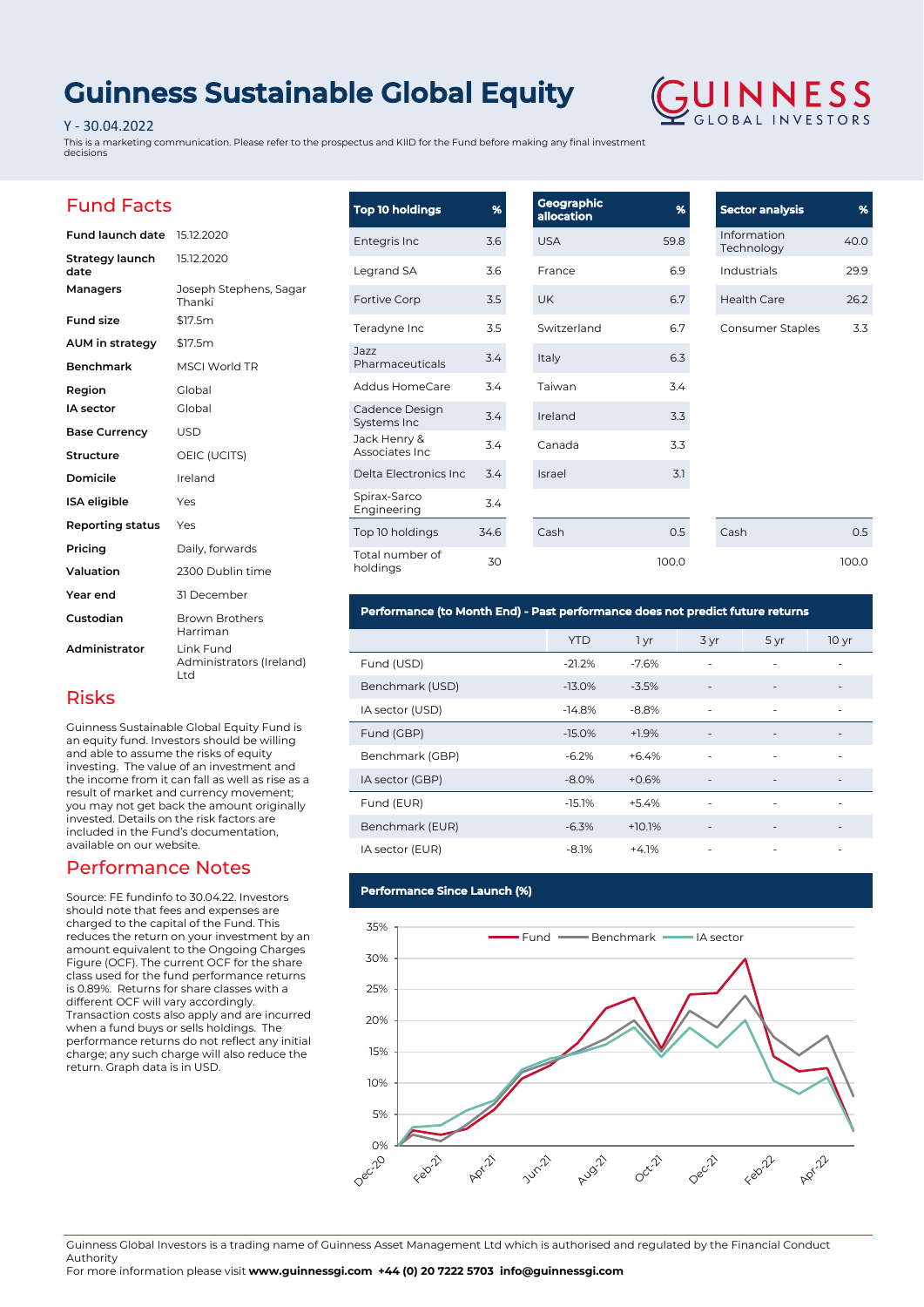## **Guinness Sustainable Global Equity**

Continued

### Fund Profile

### **Aim**

Long-term capital appreciation

### **Investment Case**

Global exposure to high quality growth companies, with sustainable products and practices. Focus on mid-cap opportunities created by the transition to a more sustainable economy.

### **Process**

The Fund focuses on profitable companies with a long history of persistently high return on capital and balance sheet strength. We exclude companies which produce harmful products, and which have poor ESG practises, whilst seeking companies aligned to our sustainability themes, and which score well on our ESG assessment. We look for companies that can grow profitably without the need for significant external capital, and we aim to avoid over-paying for future growth.

#### **Portfolio**

Concentrated, equally-weighted portfolio of 30 stocks, which reduces stock-specific risk and instils a strong sell discipline. Low turnover; minimum \$500m market cap; no benchmark-driven constraints on sector and regional weightings.

#### **Investment Policy**

An equity fund investing in global companies that are aligned with the transition to a more sustainable economy.

The Fund is actively managed and uses the MSCI World Index as a comparator benchmark only.

#### **Share classes** Class Currency Acc/Dist OCF Maximum Initial Charge ISIN Bloomberg Y EUR Acc EUR Acc 0.89% 5% IE00BN0W3180 GUSGEYE ID

Other share classes at other fee structures and currencies exist. Not all share classes are registered for sale in all countries where the Fund is registered for sale.

Y GBP Acc GBP Acc 0.89% 5% IE00BN0W3073 GUSGEYG ID Y USD Acc USD Acc 0.89% 5% IE00BN0W3297 GUSGEYU ID

GUINNESS

Lower Risk ..........................................................................................................Higher Risk

| <b>Risk &amp; Reward</b>          |  |  |  |   |                                    |
|-----------------------------------|--|--|--|---|------------------------------------|
|                                   |  |  |  | 6 |                                    |
| <b>Typically Lower</b><br>Rewards |  |  |  |   | <b>Typically Higher</b><br>Rewards |

The risk and reward indicator shows where the fund ranks in terms of its potential risk and return. The higher the rank the greater the potential reward but the greater the risk of losing money. The shaded area in the table<br>shows this fund's rank. The fund is ranked as higher risk as its price has shown high fluctuations historical This is based on how investments have performed in the past and you should note that the fund may perform differently in the future and its rank may change. Historical data may not be a reliable indicator for the future.

| Calendar Year Performance - Past performance does not predict future returns |          |                          |      |      |      |      |      |      |      |      |
|------------------------------------------------------------------------------|----------|--------------------------|------|------|------|------|------|------|------|------|
|                                                                              | 2021     | 2020                     | 2019 | 2018 | 2017 | 2016 | 2015 | 2014 | 2013 | 2012 |
| Fund (USD)                                                                   | $+26.7%$ |                          |      |      |      |      |      |      |      |      |
| Benchmark<br>(USD)                                                           | $+21.8%$ |                          |      |      |      |      |      |      |      |      |
| IA sector (USD)                                                              | $+16.6%$ |                          |      |      | ٠    |      |      |      |      |      |
| Fund (GBP)                                                                   | $+27.9%$ |                          |      |      |      |      |      |      |      |      |
| Benchmark<br>(GBP)                                                           | $+22.9%$ |                          |      |      |      |      |      |      |      |      |
| IA sector (GBP)                                                              | $+17.7%$ |                          |      |      |      |      |      |      |      |      |
| Fund (EUR)                                                                   | $+36.3%$ |                          |      |      |      |      |      |      |      |      |
| Benchmark<br>(EUR)                                                           | $+31.1%$ | $\overline{\phantom{a}}$ |      |      |      |      |      |      |      |      |
| IA sector (EUR)                                                              | $+25.5%$ | ٠                        |      |      | ٠    | ٠    |      |      |      |      |